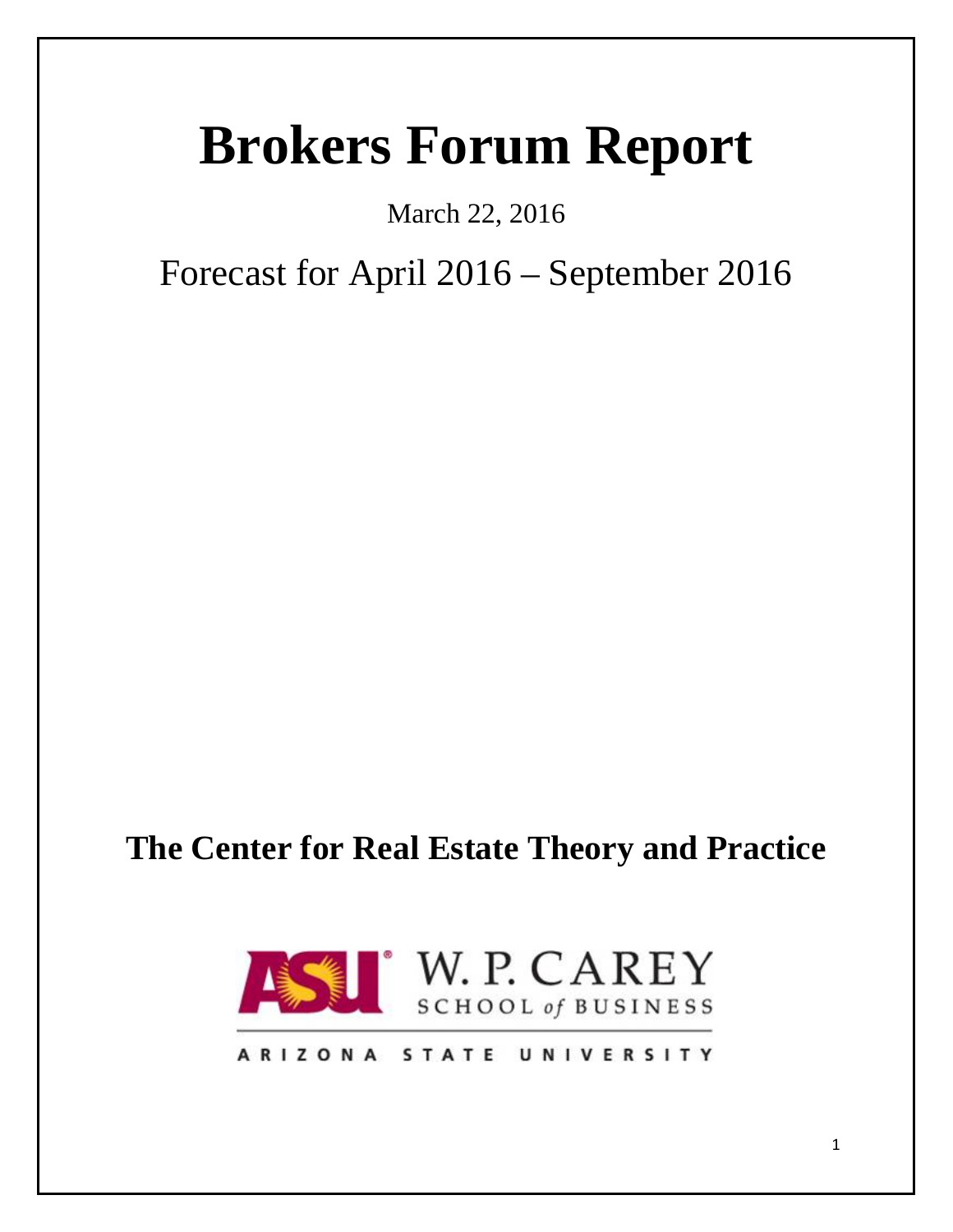#### **ASU Commercial Brokers Forum Survey Forecast for April 2016 – September 2016**

## **Introduction**

Ideally we would say that the entire metro commercial real estate market is fully recovered and growing at a brisk pace, but we can't say that - yet. Based on our survey results we repeat what was said six months ago – "*the market is better – and getting better, but it is still shaky in some products areas and submarkets"*. We must add to this a small uncertainty that has crept into the minds of those at our Forum. It is not clear when we will look to the future with absolute, unconditional confidence. The word that comes to mind is "Interesting". One of the participants at the Forum said, "The market is more psychologically driven than statistically driven at the moment." We see this in the responses. Growth is occurring, projects are getting done and we continue to make progress as a metro area. This is dampened by an uncertainty which is impacting decision making. Global economics and our political process makes a clear, certain projection of market conditions more difficult. When you look at the trends and read the comments the conclusion is clear that we are on pretty solid ground but outside factors are creating uncertainty. Although panelists feel expansion continues, concerns still exist and the geography of the expansion is still not uniform – some products and submarkets are doing much better than others, but sufficient demand isn't certain as yet to push opportunity for expansion to submarkets that have been slower to recover.

## **Background**

On March 22nd, a group of some of the Valley's most successful commercial real estate brokers representing all major product types, were brought together by the W. P. Carey School of Business and the Center for Real Estate Theory and Practice to provide meaningful, insightful and relevant input on the commercial real estate market in Phoenix. These brokers came from a variety of sectors and specializations as well as a cross section of the many brokerage houses in the Valley. This discussion is part of a series of forums held every six (6) months by the Center for Real Estate Theory and Practice in order to track the perceptions, insights and trends in the Phoenix commercial real estate market.

The purpose of this forum is to seek informed opinion and hopefully achieve consensus on forward-looking key indicators of the commercial real estate market in the Phoenix metropolitan area. The forum was organized with the help of Pete Bolton, managing director of Newmark Grubb Knight Frank. The forum was conducted as an open discussion about what is happening "on the street" in commercial real estate. The intention of this gathering was to detect current trends, discover similarities and differences among various sectors and submarkets and document anecdotal evidence, opinions and insights from the group. This report is a summary of their opinions. Each session builds on the previous ones and the information gathered is synthesized chronologically to provide an indication of trends.

This is the seventh report of the Commercial Real Estate Broker Survey which addresses what the panelists believe will happen between April and September 2016. The following charts indicate the answers to the associated questions asked of the panel. Preceding the charts are statements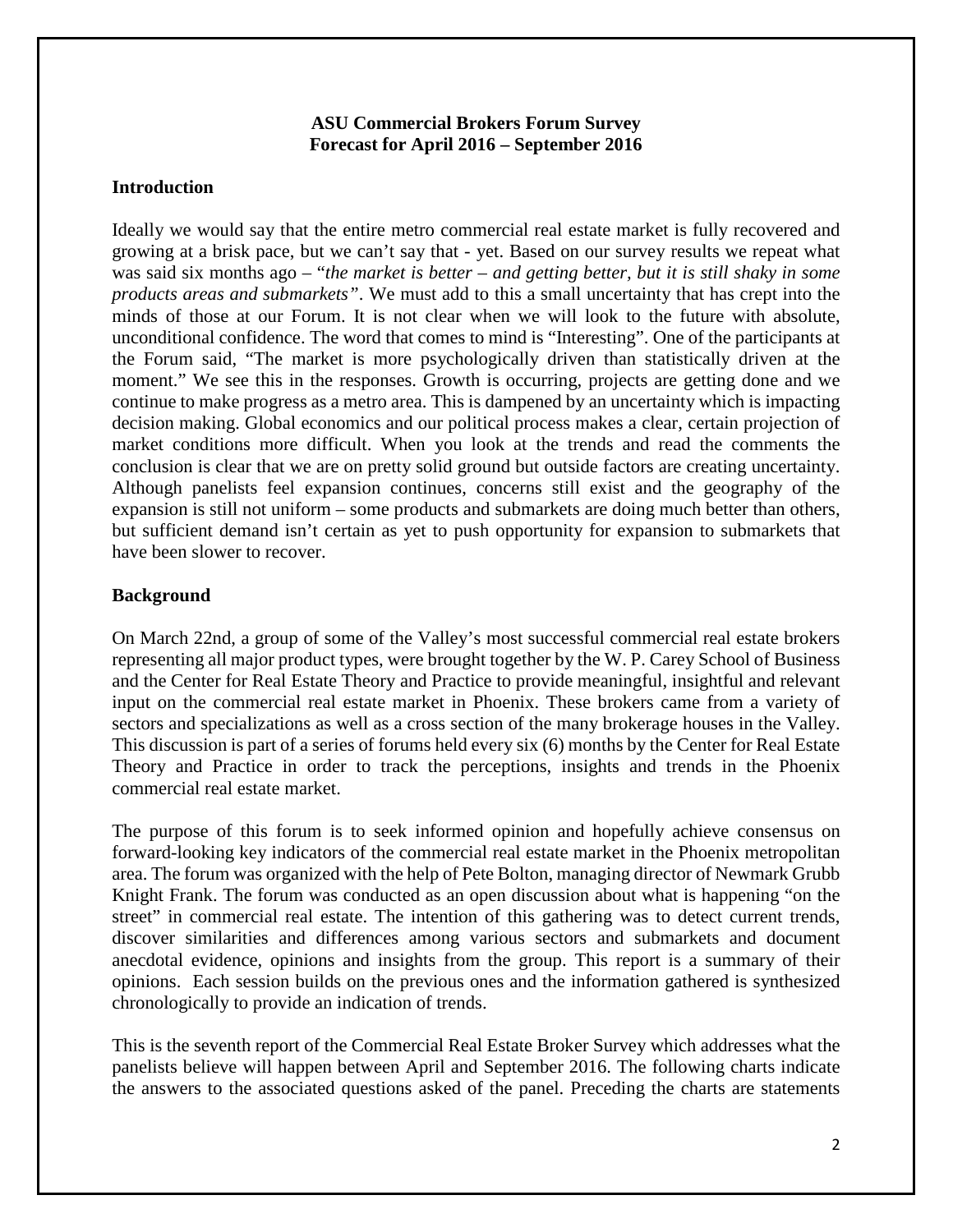made by panelists about the specific market segment. The responses are anonymous. This is done so the panel members feel comfortable providing unbridled opinions. Reading the comments will give readers a sense of what these important players in the commercial markets are thinking. Readers should note that the comments are those of the brokers and are as close as possible to being verbatim. This is not a refined analysis of market conditions.

In our last report we felt comfortable saying that for the next six months there will be little change in performance in all segments of the metro Phoenix real estate market. It is clear from the results of this edition of the forum that those who know this market best are feeling slightly less certain about where we are but remain confident the metro area will continue to expand. We are confident saying 2015 was better than 2014 and, we should see little change before the end of Q3 2016. But that little bit of uncertainty mentioned previously is now into the back of our minds. The question to be answered, only in retrospect, is: "Will the uncertainty have a negative impact on the market?". If it does, we do not think it will be profound, rather it would be a slight pause. Most all economic fundamentals suggest continued recovery and growth – but still only in certain submarkets.

Many of the same systemic problems that have persisted for the past several years still exist to some degree in some submarkets - attracting more high-wage earning jobs, construction labor shortages are still a problem but construction hiring is increasing, tight lending is still making anything other than institutional grade borrowing tough and continues to keep a governor on new construction. When asked what direction the Phoenix market is moving, the percent saying "up" dropped to 67% from 100% where it had been for the past year. When asked the question "Where are we in the cycle?" 62% said "Expansion" - this is down from 90% six months ago. Our respondents are feeling good about where we are but a little less good. Significant is the sentiment. Since January 2014, when asked "what is the overall feeling about the metro Phoenix commercial real estate market" 100% of respondents were "Optimistic". For the first time since January 2014, 92% said Optimistic. They all wished for more activity in most segments, but they see the progress. How we are growing is different from before the recession and continues to reflect a maturing metro development pattern. These are the forward-looking opinions of the professionals who are in the market every day. These survey results are their opinions based upon their experience.

#### Mark Stapp

Executive Director, Master of Real Estate Development Director, Center for Real Estate Theory and Practice Fred E. Taylor Professor of Real Estate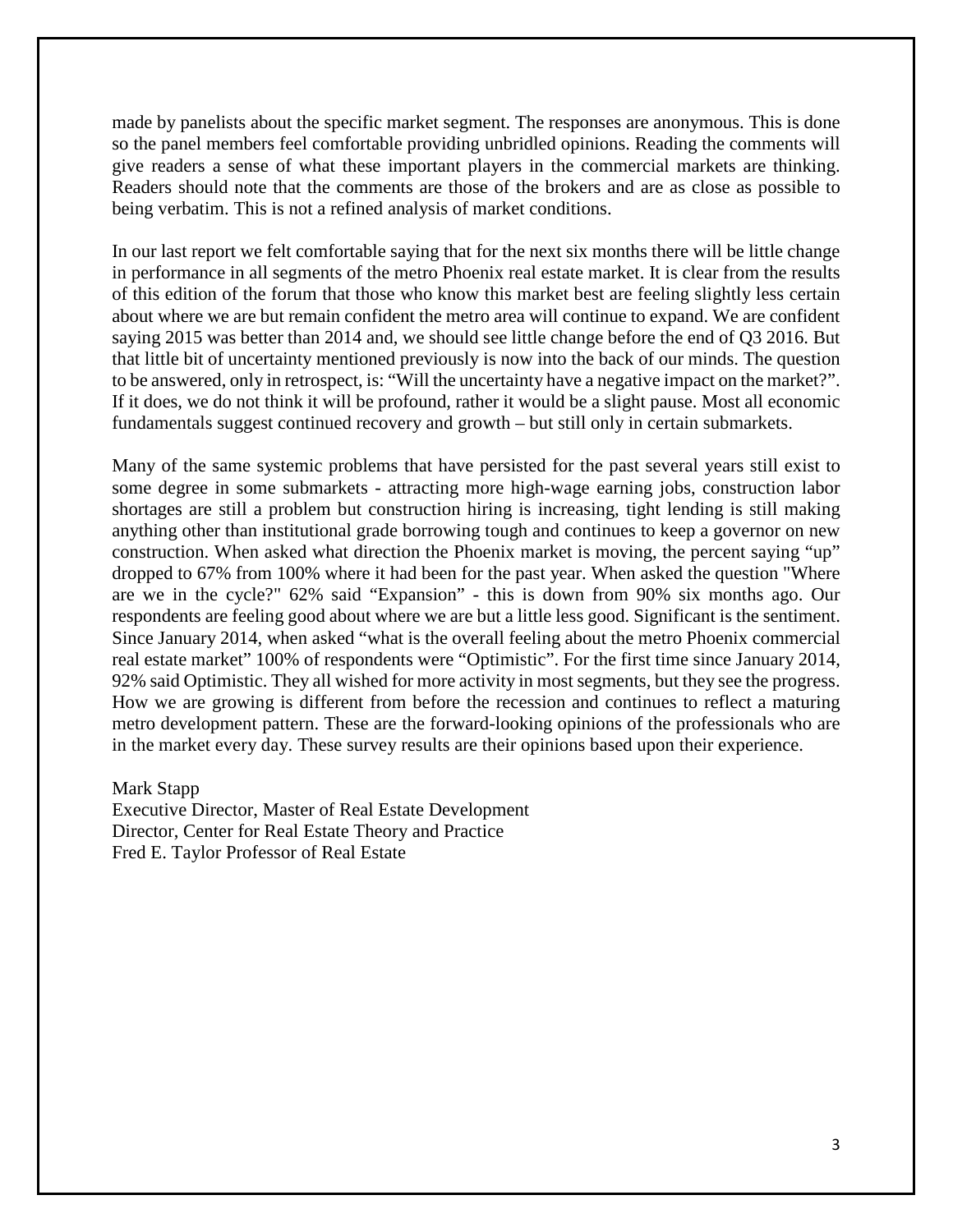Below are consensus statements made by the panel and charts that show responses to questions asked of the panel. For most questions, panel members could choose "Up", "Down" or "Stationary". For simplicity sake, we chose to only show % of respondents selecting "Up" but believe this adequately show trends.

## **Questions regarding the overall metro Phoenix real estate market**

#### **CONSENSUS STATEMENTS:**

- The market is more psychologically driven than statistically driven.
- There is continued activity in the marketplace and enthusiasm is building.
- Even with some companies giving back space in the market (Zenefits) it is not a real estate issue, but an operational issue.
- The Valley is completely sub-market driven, some submarkets have not come close to recovery and others are clearly expanding.

#### **Where are we in the cycle?**

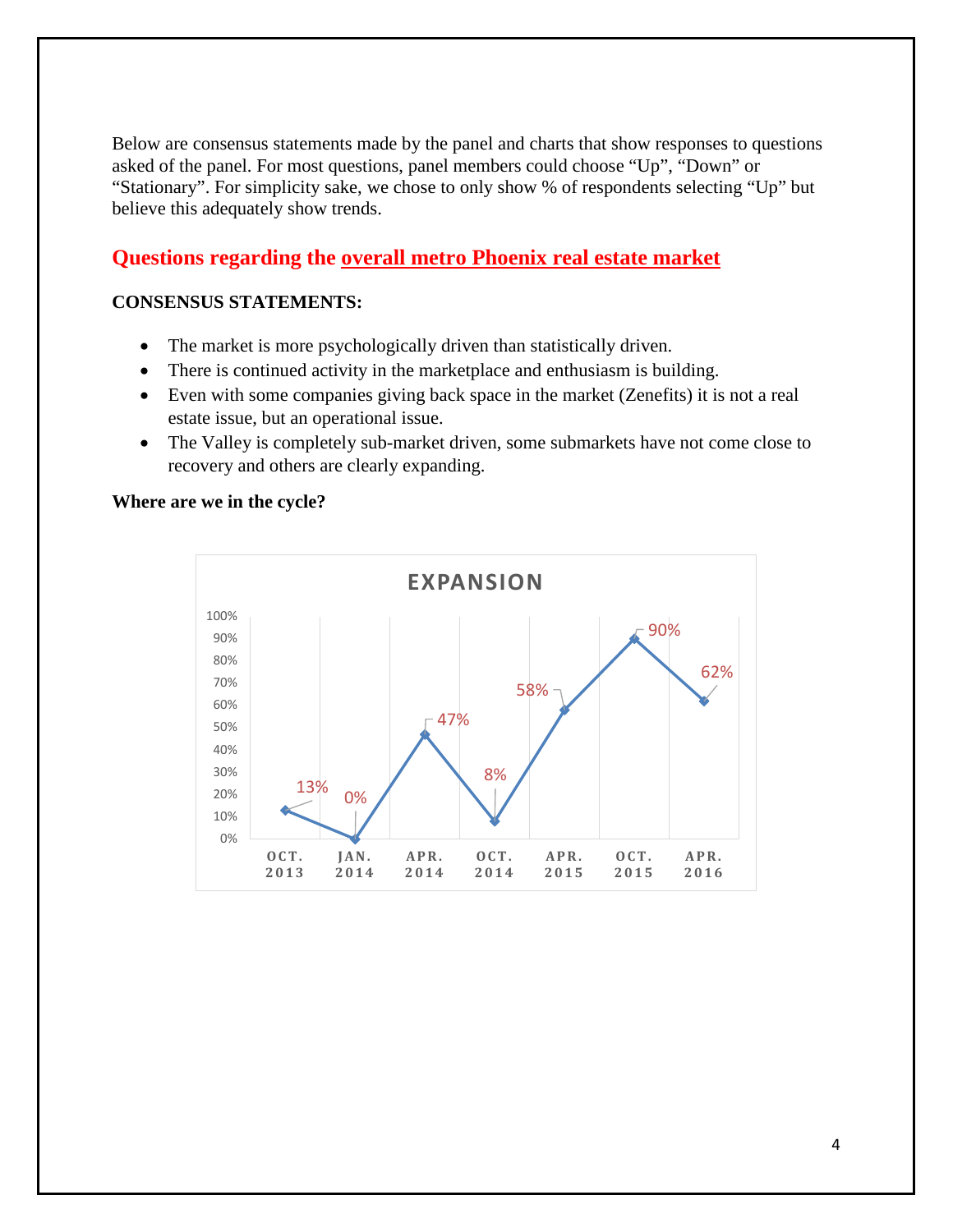## **In what direction is the metro Phoenix market moving?**



**Will the number of people who have stopped working or stopped looking for work affect commercial real estate markets?**

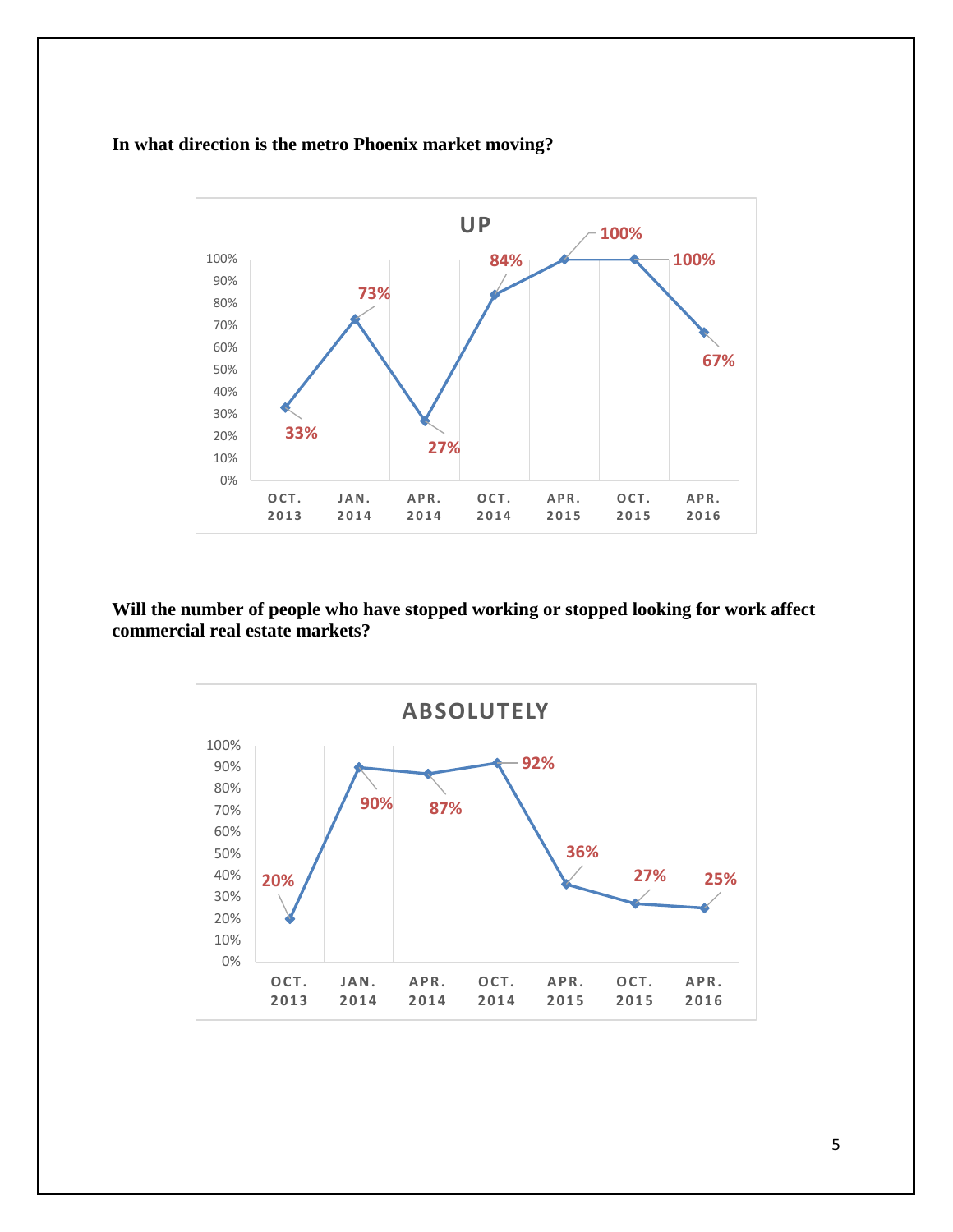**Is uncertainty in the federal government affecting the commercial real estate market and hindering our local growth potential?**



## **What is the overall feeling about the metro Phoenix commercial real estate market?**

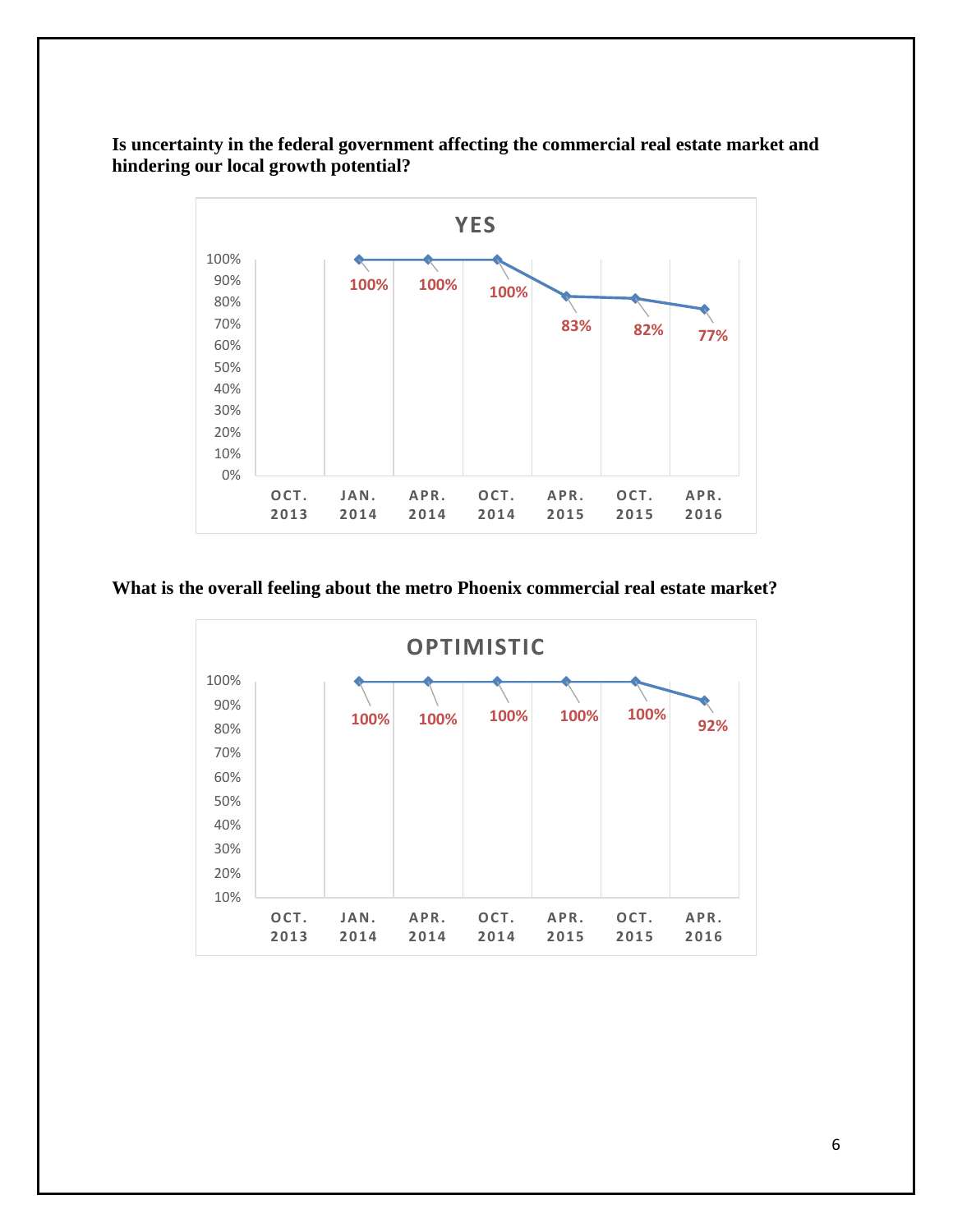## **Questions regarding the metro Phoenix Multi-Family real estate market**

## **CONSENSUS STATEMENTS:**

- The multifamily market is extremely submarket driven millenials and baby boomers alike want to be near good restaurants, and good shopping without having to get in a car.
- It is very difficult to get rents to support new construction  $-$  B and C class product is being repurposed.
- Two-thirds of Americans cannot afford a 2 bedroom apartment.
- A lot of the institutional investment is leaning toward affordabale housing options. "A" space is getting too expensive.
- Fannie & Freddie are falling over themselves to lend in the affordable and manufactured housing arenas.
- Everyone is chasing knowldege-based employees tech workers rather than call center workers.
- There is a lot of pressure for Phoenix to increase the minium wage.

## **Where are apartment vacancy rates headed in the next six months (October 2015 – March 2016)?**

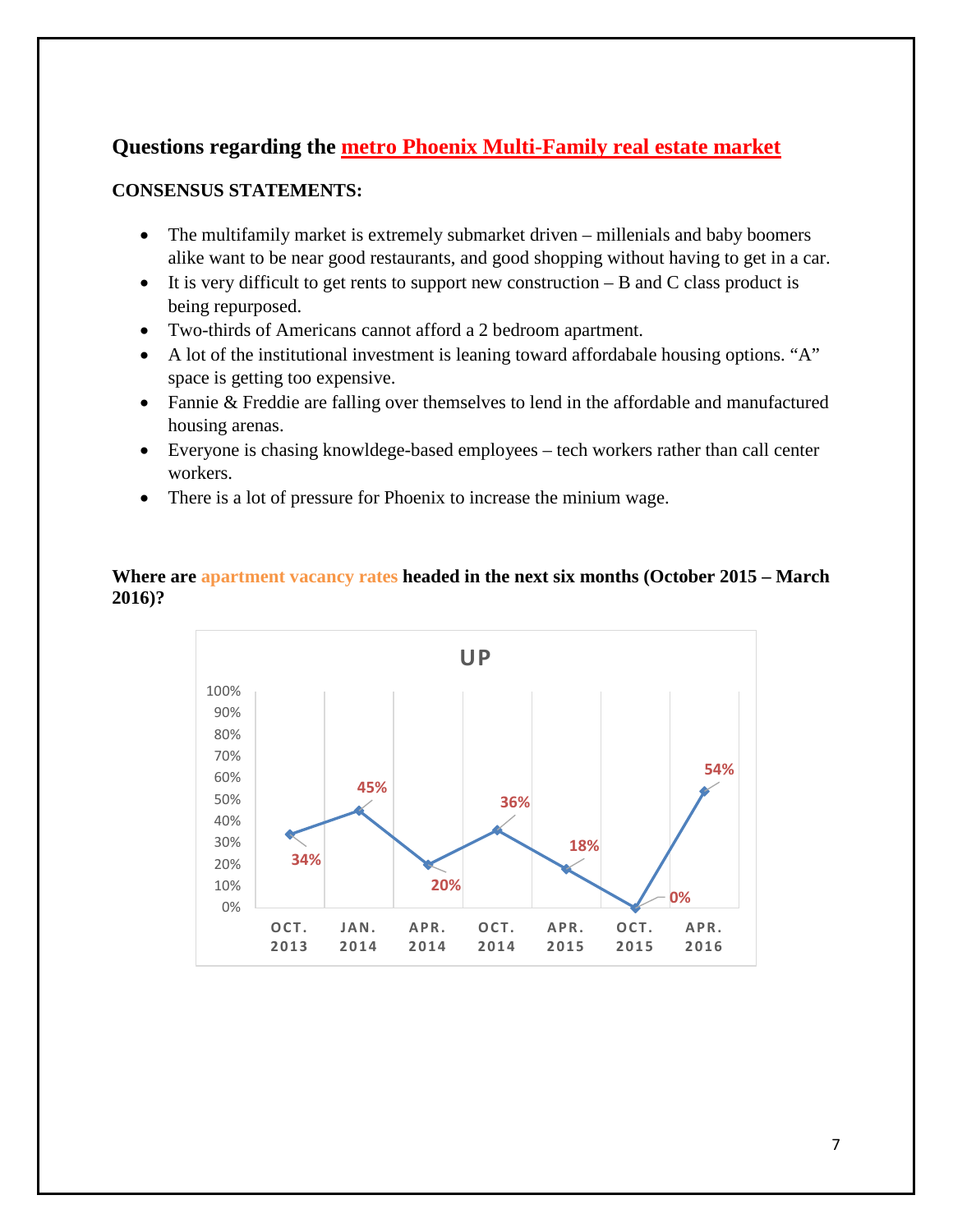



**Which multifamily property class will realize the greatest rent growth over the next six months (October 2015 – March 2016)?**

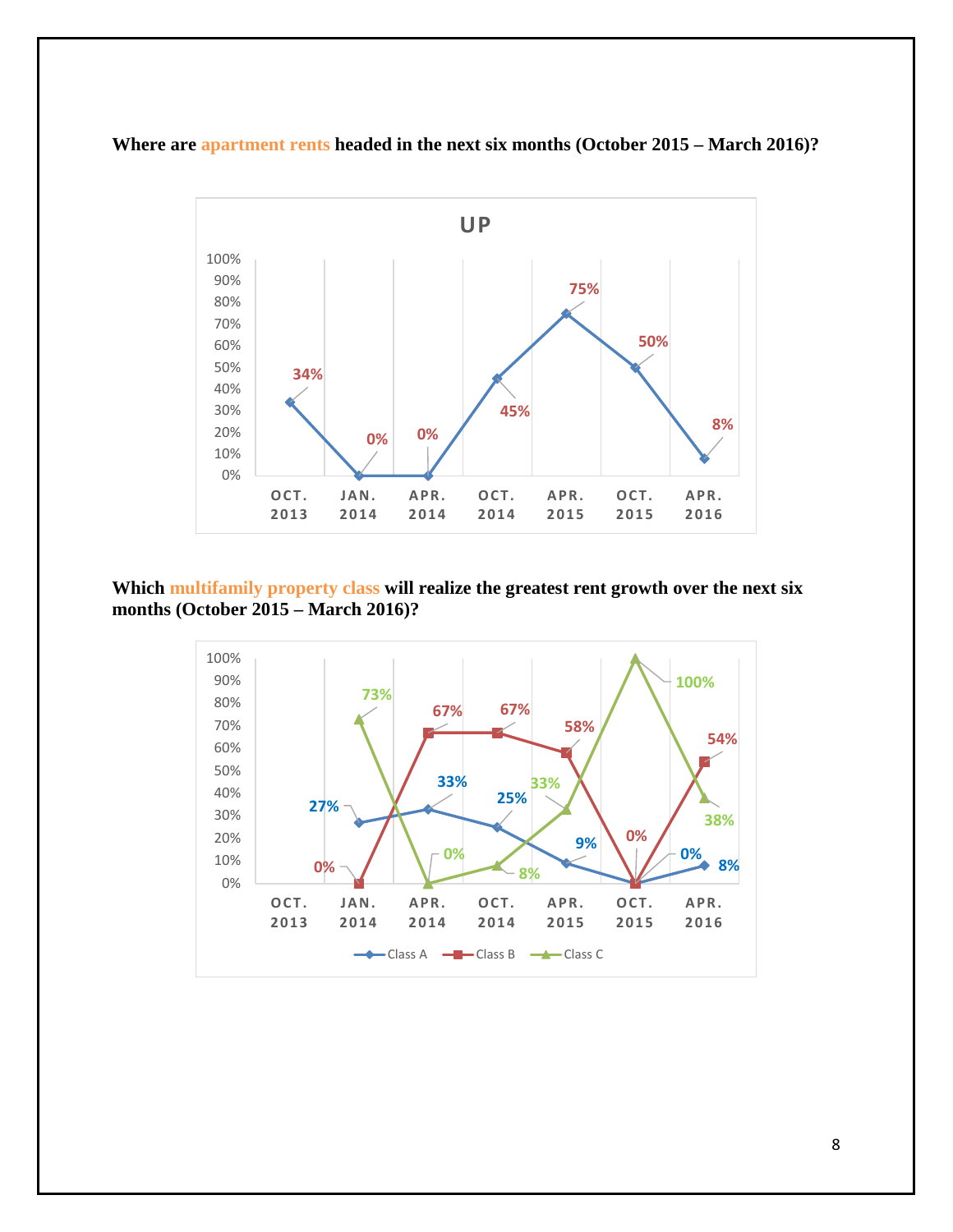## **Questions regarding the metro Phoenix Industrial real estate market**

## **CONSENSUS STATEMENTS:**

- The metro Phoenix area is under 10% vacancy, which is 30-40% higher than the Inland Empire.
- Phoenix had 8 or 9 significnat deals over 200,000 square feet last year whereas Southern California had approximately 30.
- The Core Phoenix market size is 20,000 to 80,000 square feet.
- Look at Tempe business parks there are old (low ceiling height, lack of technolocial infrastructure, etc.), clients will look outside of the area to find newer buildings.
- Vacancy rates are not decreasing because there is always land to build new in other areas.
- The big-box industrial spaces in the Southeast valley are more build to suit, e-commerce has created more specification in the use of the space.
- Chandler airpark and the Sky Harbor have the most activity.
- There is plenty of land available, rent growth is not expected to rise any time soon.
- There is demand, but supply is keeping up and keeping rents stable.
- Very few barriers to entry to get into the market.
- Capital markets are looking for industrial properties there has been a shift toward industrial and there are not that many out there to buy. Off market deals are the only way to make sure they get in.
- Most investors are looking for single-tenant properties around 30,000+ square feet.
- Last mile fullfilment is also a big consideration.

## **Where are big box industrial vacancy rates headed in the next six months (October 2015 – March 2016)?**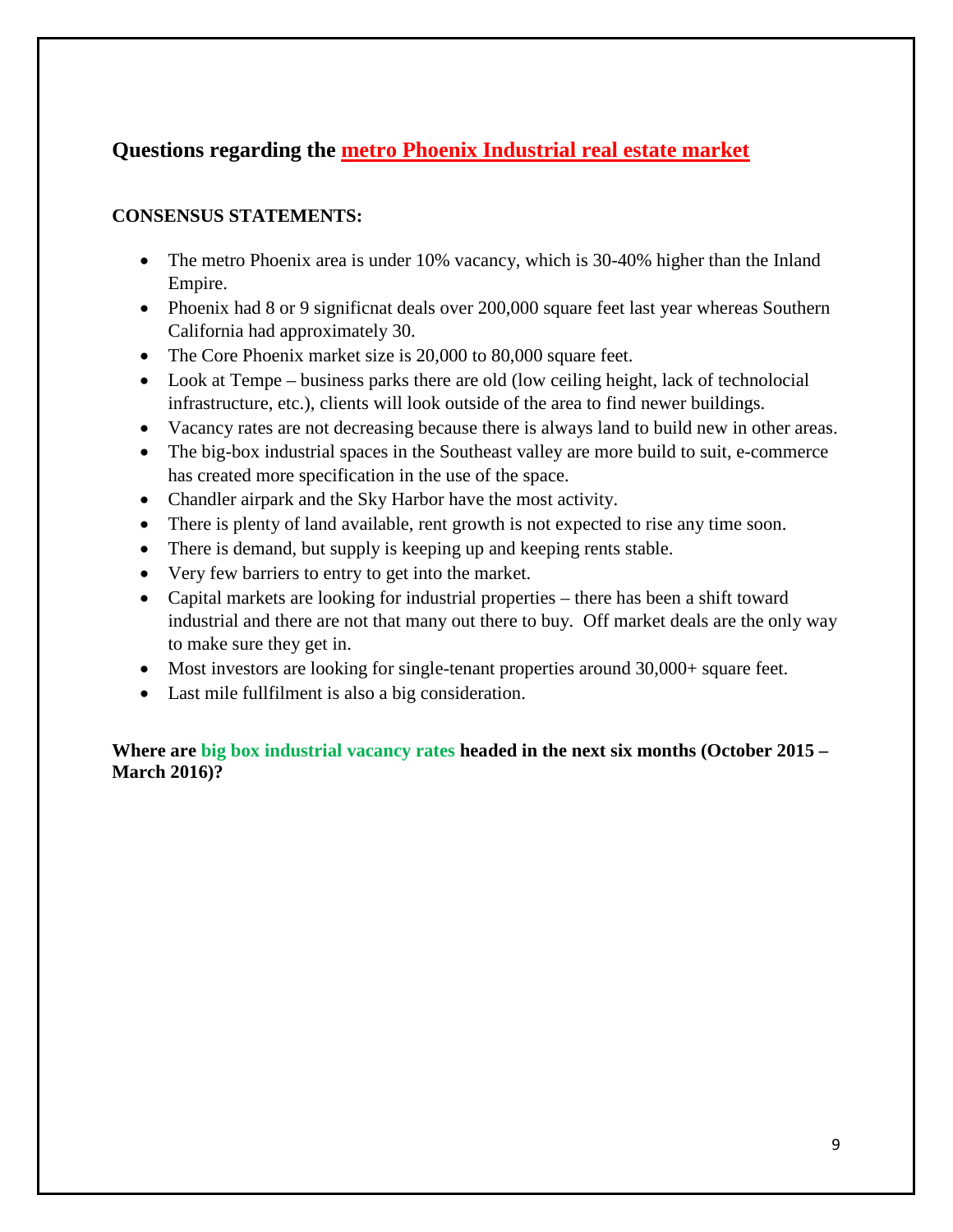

**Where are big box industrial rents headed in the next six months (October 2015 – March 2016)?**



**Is this a tenant or landlord industrial market?**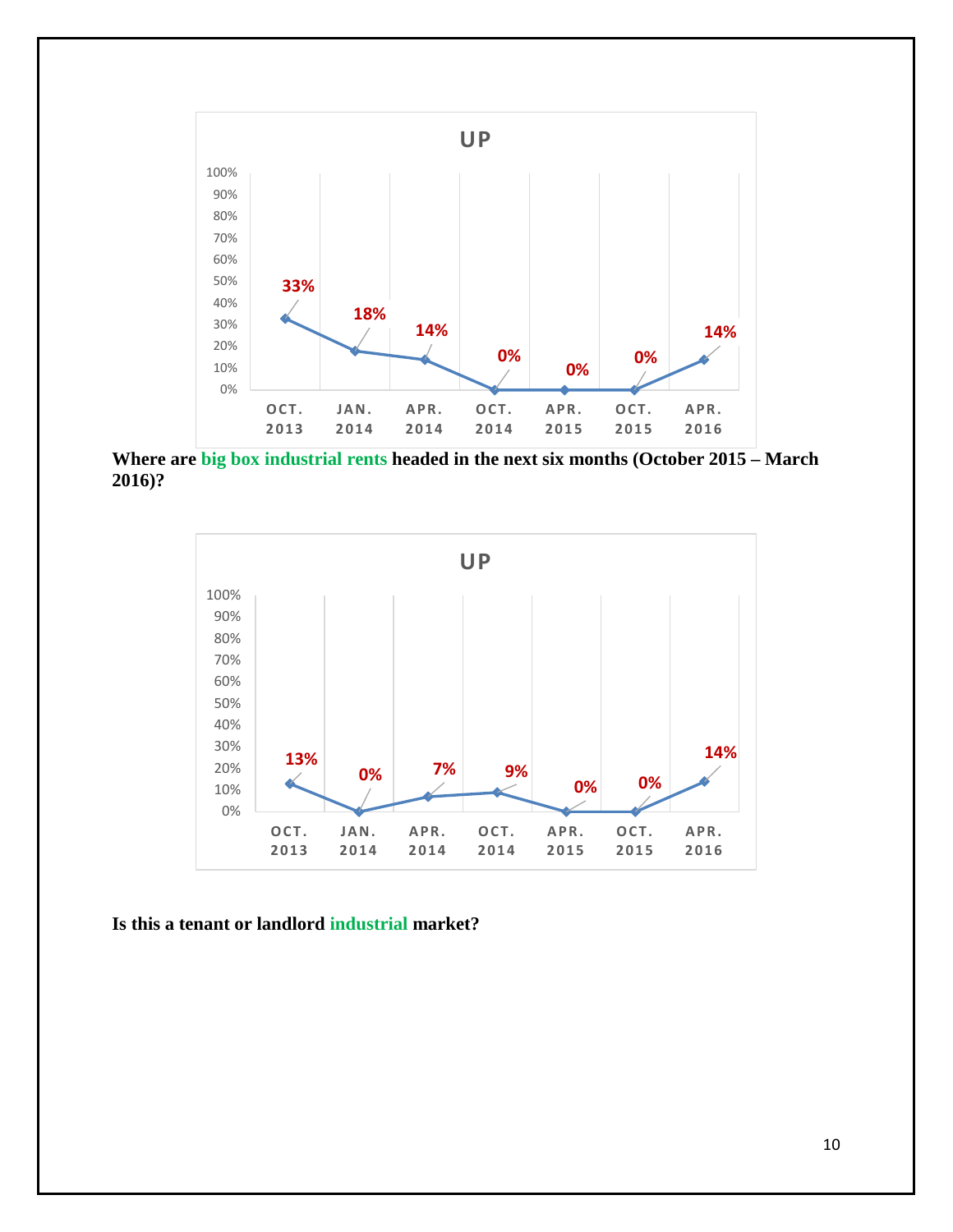

## **Questions regarding the metro Phoenix Office real estate market**

## **CONSENSUS STATEMENTS:**

- Mixed use product are doing really well.
- Medical office is attractive because of all the growth in hospital construction. Rents are higher the closer to a hospital campus you are.
- Hospitals are controlling the world doctors must go where their patients are which is close to the hospitals.
- Medical reimbursements take so long that sometimes tenants cannot afford the rents for the space they need.
- Medical condos are booming and the time to buy is now as prices are still within reach, however, individual doctors cannot afford them, so specialy groups are the new owners.
- Medical office has played a huge role in absorption numbers.
- Major products coming out of the groundwithin the next 90-120 days will affect vacancy rates.
- Companies are graviating to urban core areas to satisfy labor demands big tenants are kicking the tires.
- Consumer confidence is back. Tenants jockeying for position in the urban core for small blocks of space is a good indicator of the market rebound.
- Office rents are submarket driven some product is below market rents.
- The market is extremely segmented almost have to talk asset by asset for comparison.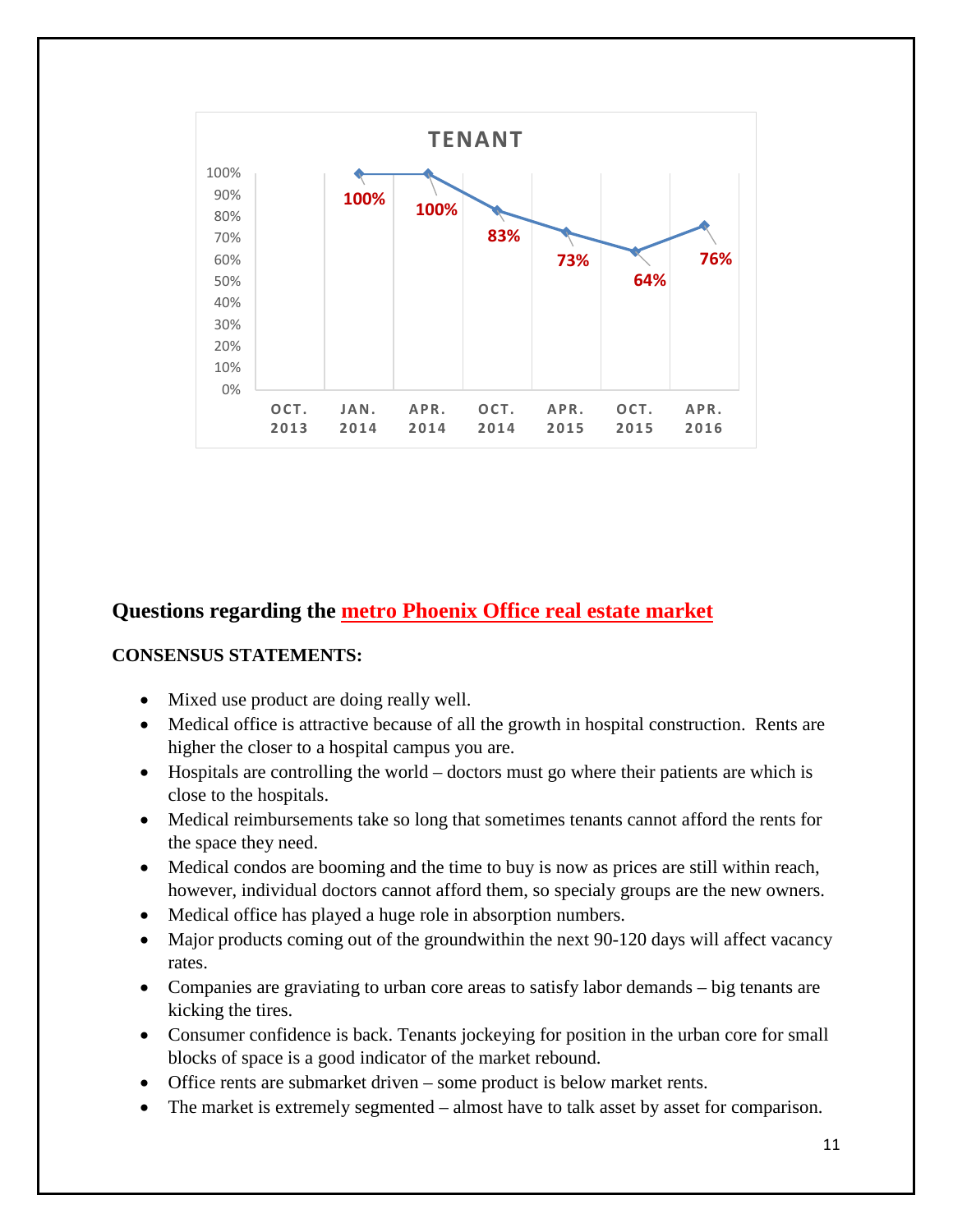

**Where are office vacancy rates headed in the next six months (October 2015 – March 2016)?**

#### **Where are office rents headed in the next six months (October 2015 – March 2016)?**



**Is this a tenant or landlord office market?**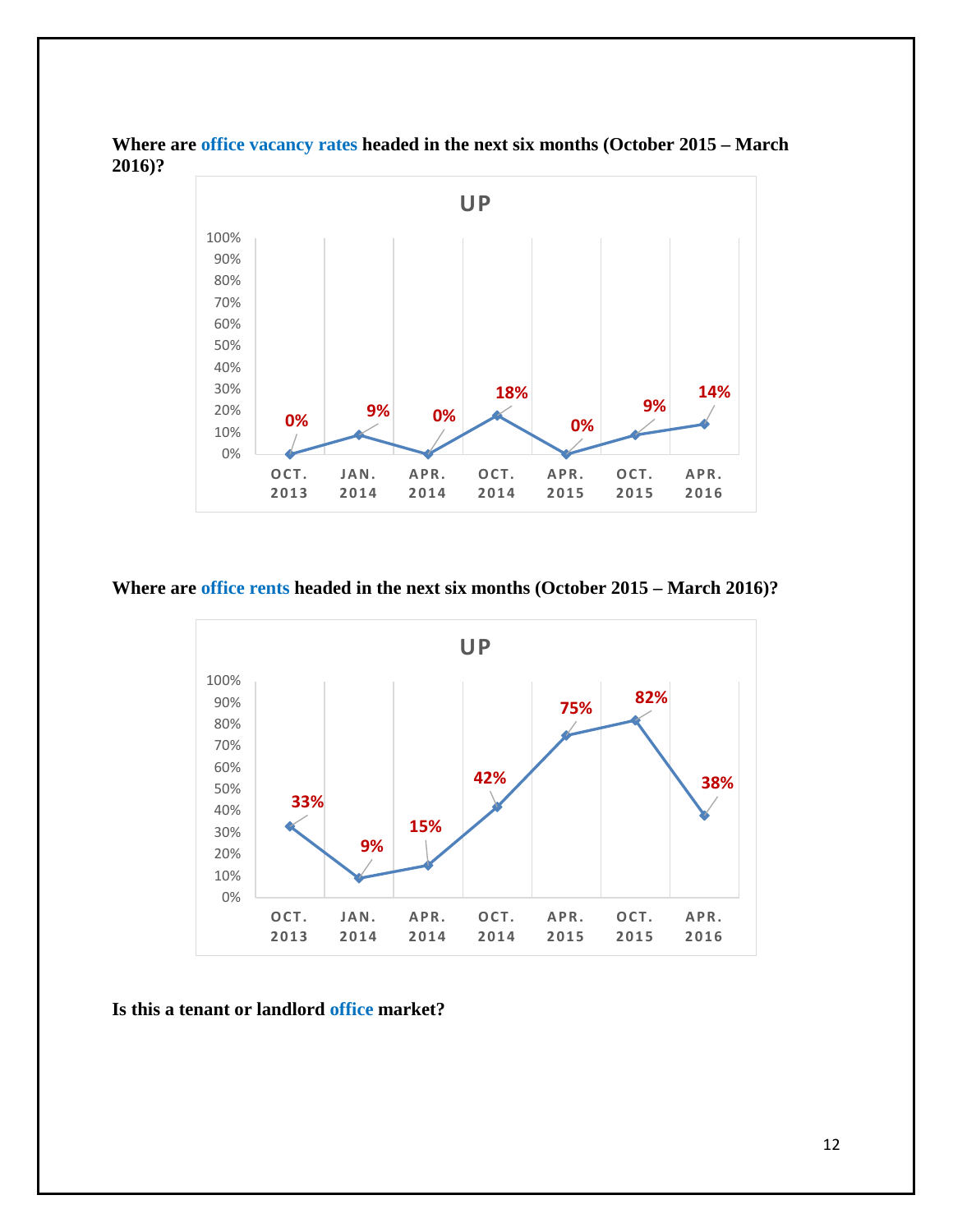

## **Questions regarding the metro Phoenix Retail real estate market**

#### **CONSENSUS STATEMENTS:**

- Rents are high in new construction.
- Market is constantly changing due to e-commerce, have to consider selling anything in stores any longer.
- There are 223 big boxes over 200,000 square feet that are empty.
- Big- box anchored centers are struggling only so many churches, schools and government office to go around.
- Service retail and restaurants are doing fine.
- Most new building is in the 20,000 square foot range.
- Having a hard time fighting e-commerce
- Rents are in high teens and \$40 square feet, not much in between.
- For the power centers, unless it is a trophy asset it is very difficult to get anyone to the table.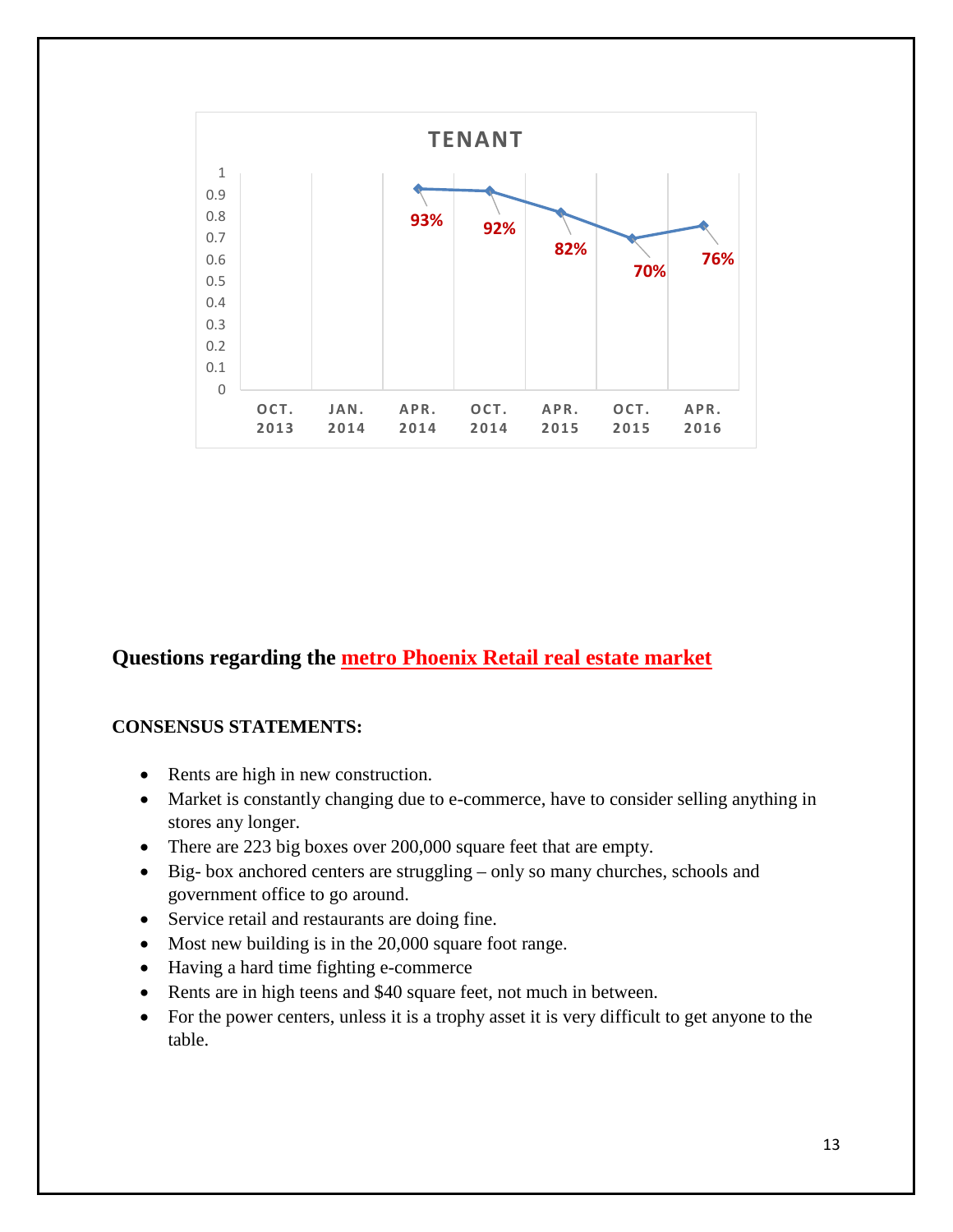**Where are retail vacancy rates headed in the next six months (October 2015 – March 2016)?**



**Where are retail — anchored center rents headed in the next six months (October 2015 – March 2016)?**



14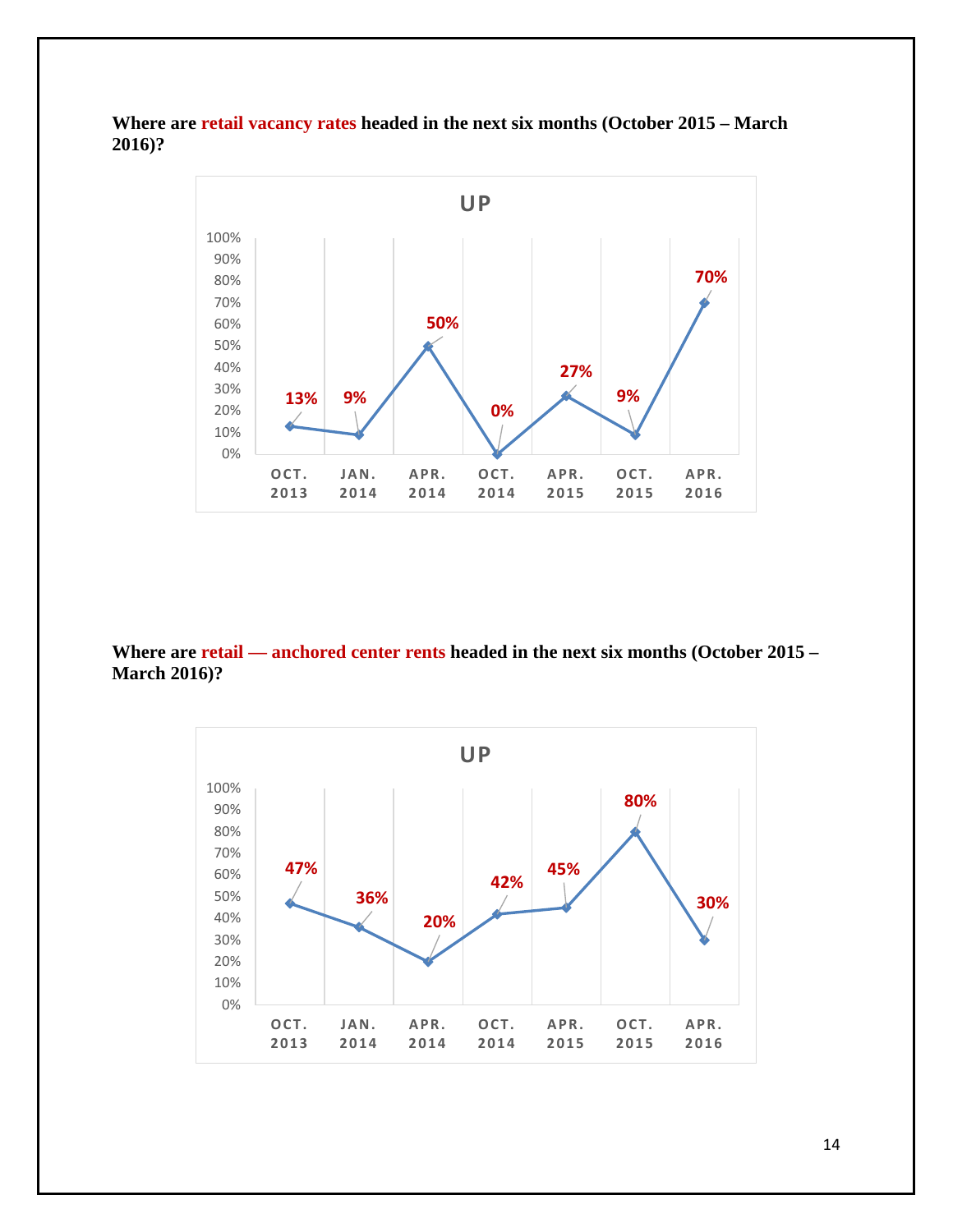## **Where are retail - unanchored center rents headed in the next six months (October 2015 – March 2016)?**



**Where are retail — big box (over 25K square feet) rents headed in the next 6 months (October 2015 – March 2016)?**



**Is this a tenant or landlord retail market?**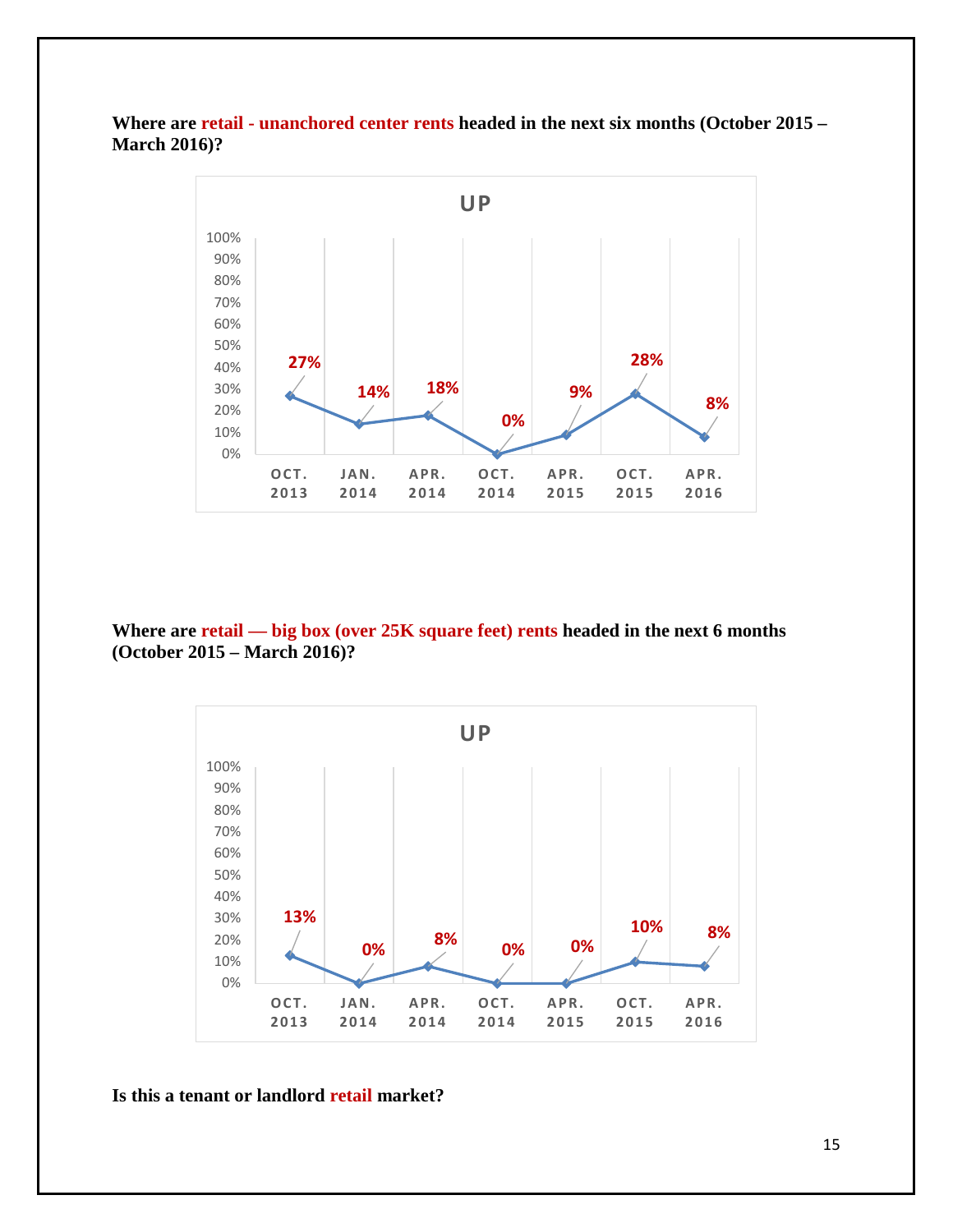

## **Questions regarding the metro Phoenix Capital markets**

## **CONSENSUS STATEMENTS:**

- Interest rates will eventually go up, but that is getting pushed back.
- Dodd Frank in December will have some affect on the capital markets.
- New rules will impact lending.
- None bank lending increasing in importance.

## **Where are interest rates for commercial loans headed in the next six months (October 2015 – March 2016)?**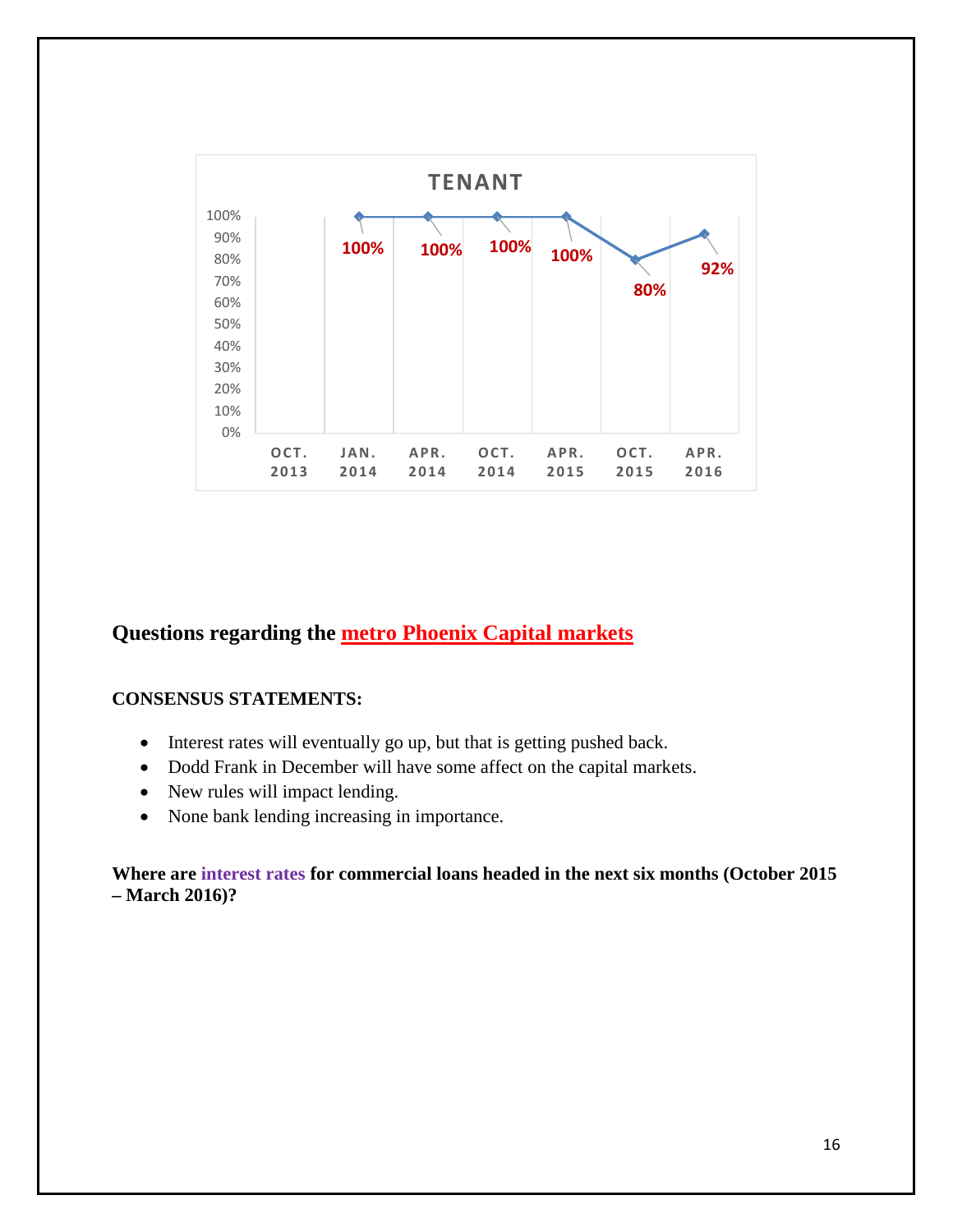

**Where are investor returns headed in the next six months (October 2015 – March 2016)?**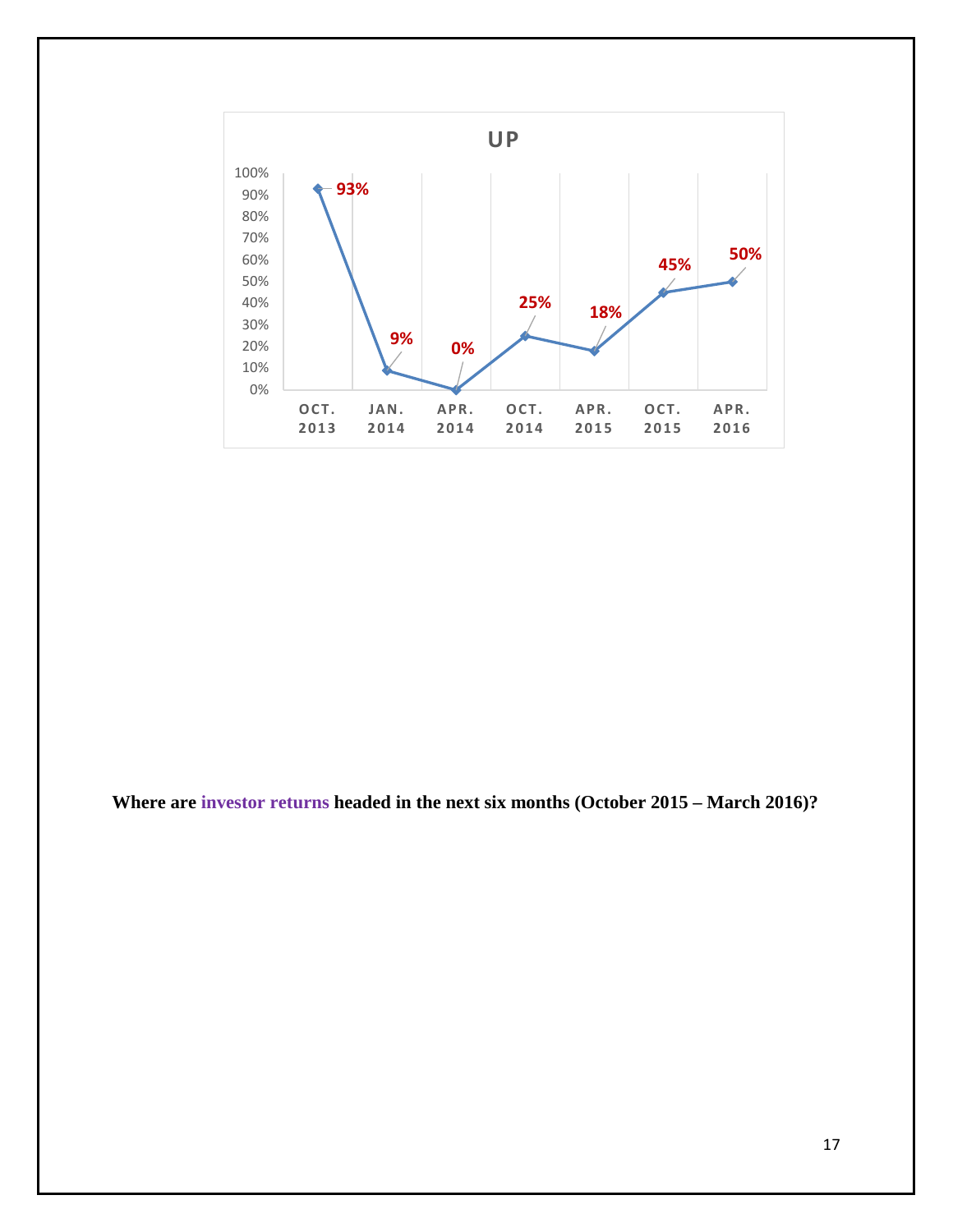

**Has cap rate compression helped effect gains in core real estate values over the past six months (October 2014 – March 2015)?**



**Will cap rate compression continue in the next 6 months (October 2015 – March 2016)?**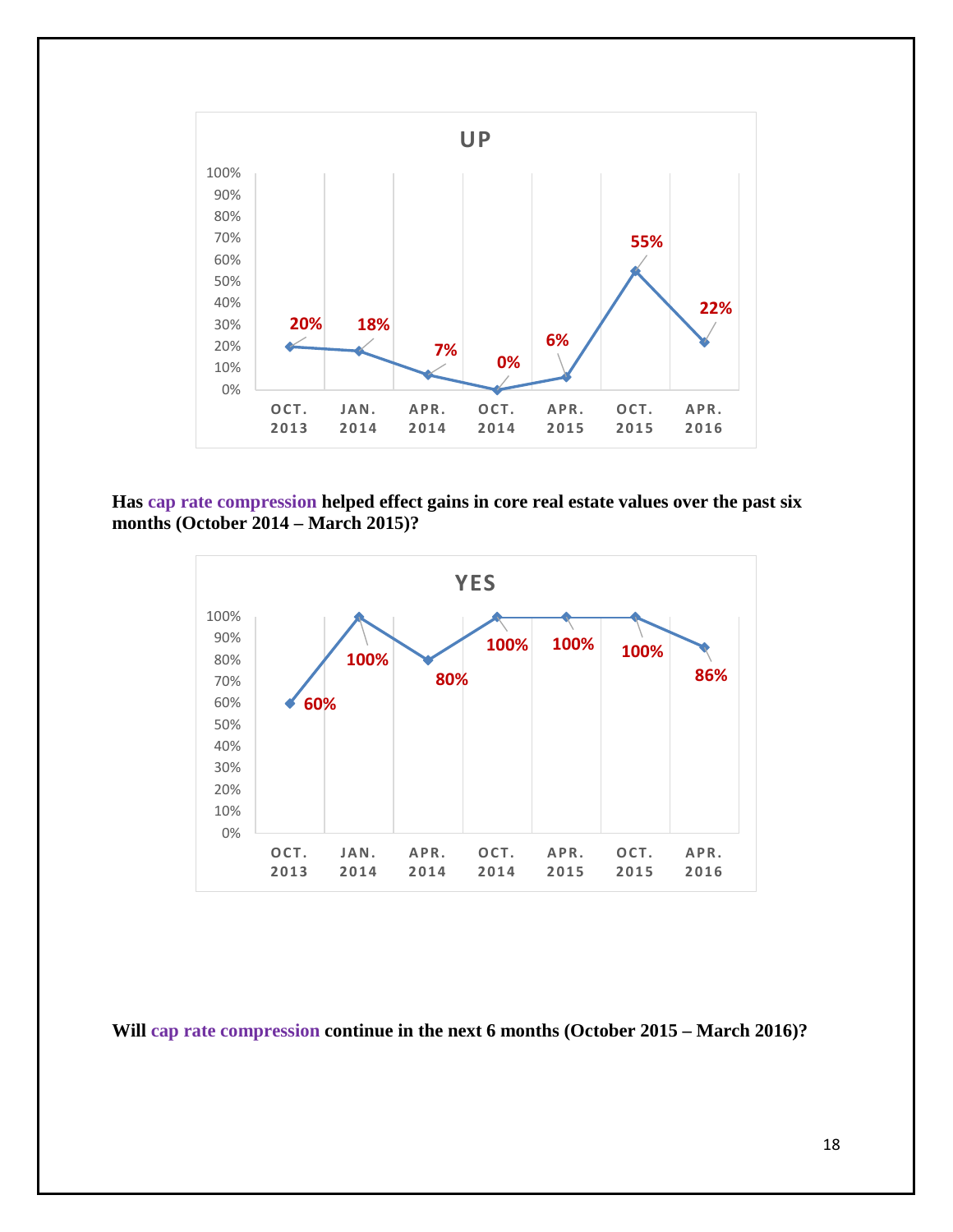

## **Questions regarding the metro Phoenix Land and Home real estate market**

## **CONSENSUS STATEMENTS:**

- Homebuilders are eager and are tying up land in the southeast and northwest valleys.
- Improving but not at a rapid rate.

**Have land prices reached their peak?**



**Have homebuilders stopped buying land?**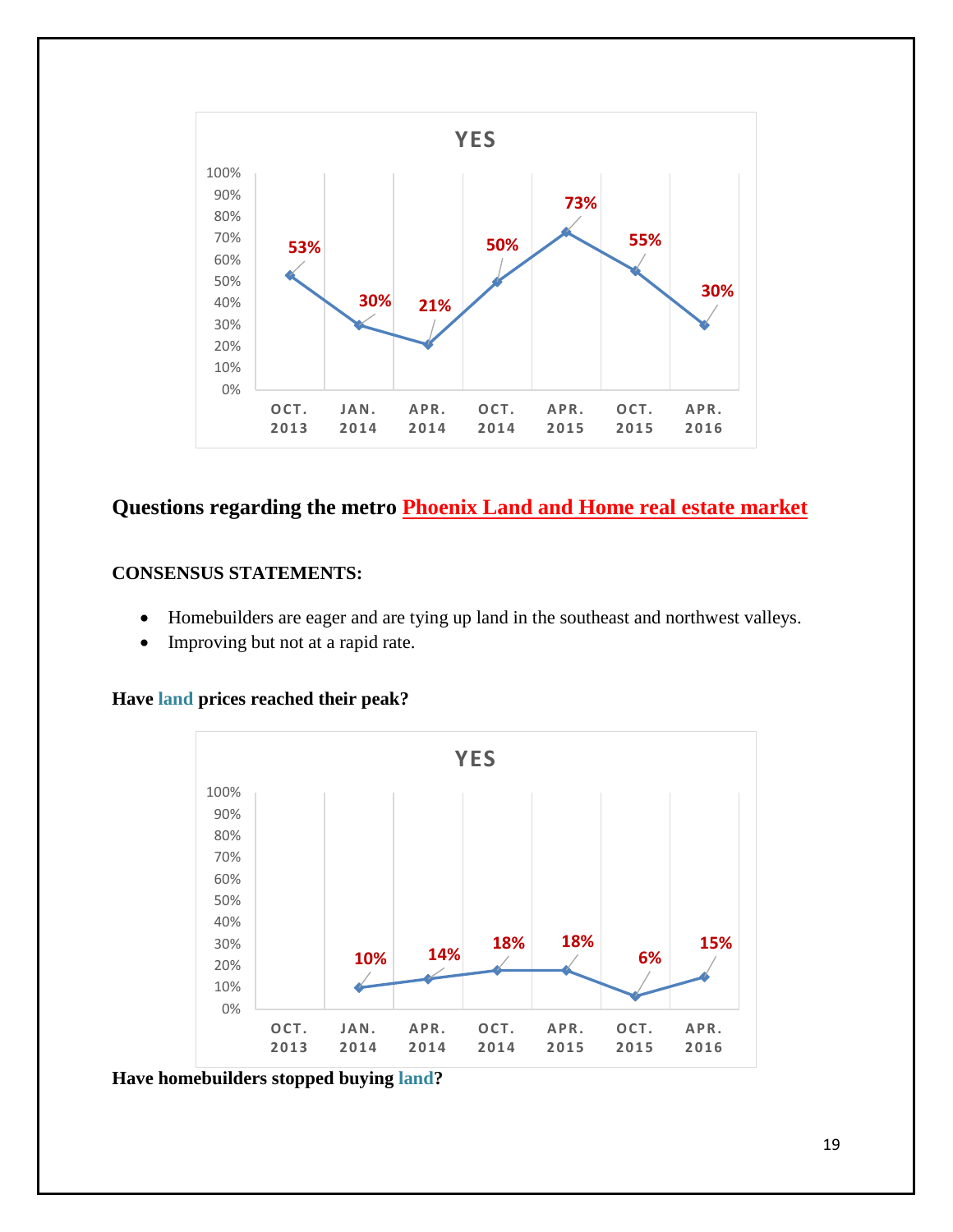

## **Are homebuilders backing out of land deals?**



**Is the tight inventory for homes on the market affecting the commercial side at all?**